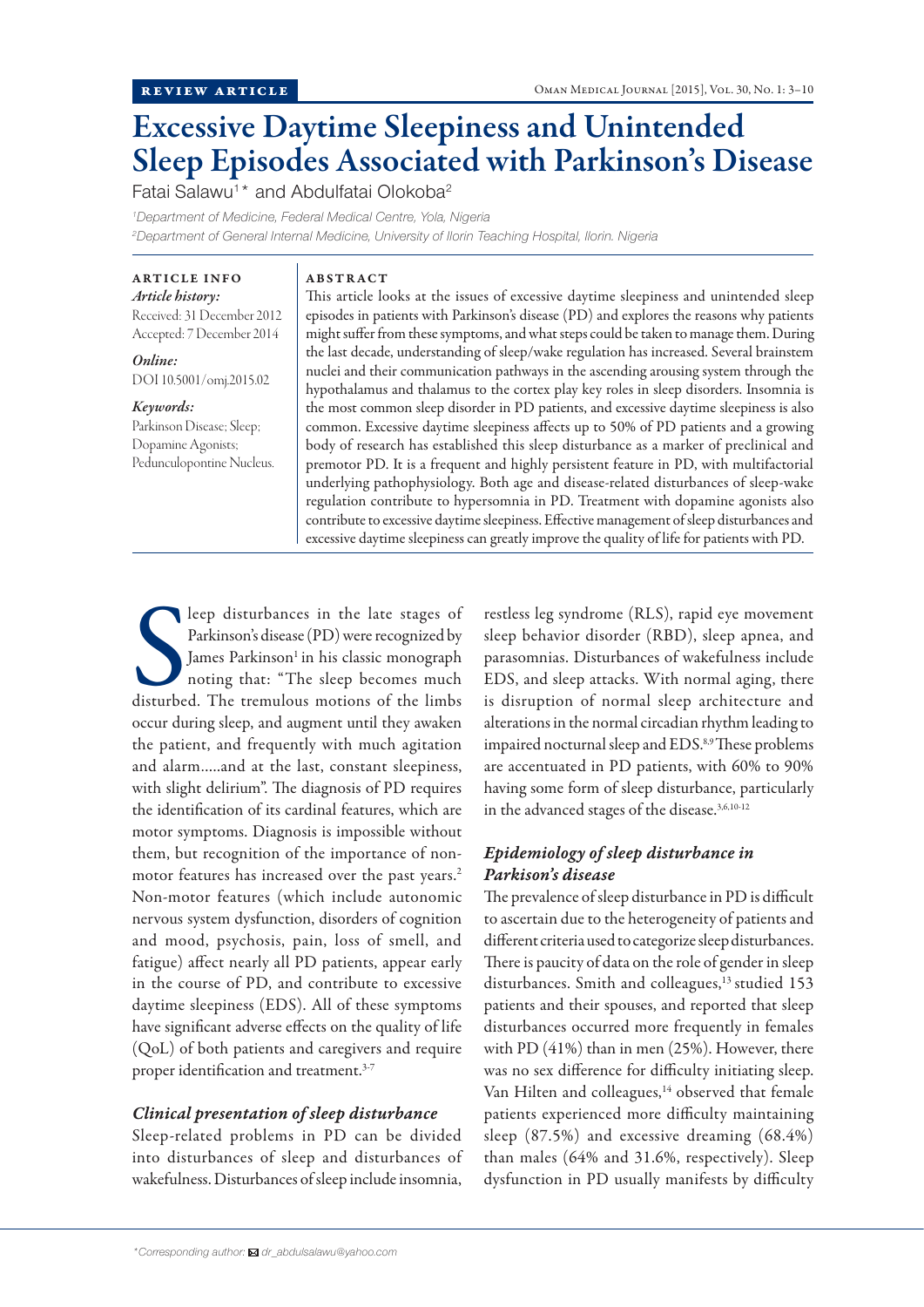in initiating sleep, fragmented sleep, reversal of the sleep cycle, and EDS.15,16 EDS was assessed using the Epworth scale in 101 patients with PD and 100 age-matched controls.17 EDS was detected in 76% of patients with PD compared to 47% of controls (*p<*0.050). Nearly a quarter (24%) of patients with PD had scores in the diagnostic range of narcolepsy, compared to only 5% of controls (*p<*0.001).

Sleep disturbances in PD are numerous and there may be different combinations.6,14,18-23 The cause of the disturbances are multifactorial and may be related to aging, Parkinsonian motor dysfunction, dyskinesia, pain, nocturia, nightmares, dopaminergic and nondopaminergic medications, cognitive impairment, and a variety of specific sleep disorders, including RLS, periodic limb movements of sleep (PLMS), RBD, and sleep apnea. Collectively, they contribute to the increase in daytime sleepiness frequently found in PD patients.<sup>24</sup> EDS and RBD may be harbingers of PD and other synucleinopathies, such as multiple system atrophy,<sup>25</sup> and thus already present in the premotor phase of the disease. It is also clear that dopaminergic medications and particularly dopamine agonists can have a complex effect on sleep. Sometimes these medications cause insomnia, and their sedative properties may contribute to daytime sleepiness.17,26-30 In other situations, they improve the quality of sleep by improving nocturnal immobility.<sup>31,32</sup>Therefore, dopaminergic medications can either improve or worsen sleep in PD patients.

# *Neuroanatomy of sleep in Parkinson's disease*

The anatomical basis of sleep disturbances in PD is not fully understood, but it likely involves degeneration of both dopaminergic and nondopaminergic systems. Sleep disturbances are primarily due to the progressive disease process impairing thalamocortical arousal and affecting sleep-regulating centers in the brainstem. Secondary causes are nocturnal disease manifestations, and side effects of pharmacological treatment. Mesocorticolimbic dopamine neurons that project from the ventral tegmental area (VTA) targeting the thalamus, hippocampus, and cerebral cortex are thought to be involved in the arousal mechanism.<sup>33</sup> Dopamine plays a complex role in state control, specifically maintains the wake state, and regulates sleep homeostasis.34 These dopamine-mediated

arousal functions are independent from the nigrostriatal dopaminergic system. Subsequently, the responsible mesolimbic dopaminergic system may also degenerate later than the nigrostriatal system.34

# *Aetiology of sleep disturbance in Parkinson's disease*

Non-dopaminergic neurons have also been implicated in sleep dysfunction in PD. Reduced levels of hypocretin in the cerebrospinal fluid are an established biomarker in narcolepsy, and PD patients show narcolepsy-like sudden onset sleeps during the daytime, suggesting similar hypocretin action in these patients. Braak and his colleagues<sup>35</sup> hypothesis of ascending brainstem degeneration proposes early disease involvement of several other non-dopaminergic brainstem nuclei, such as the cholinergic pedunculopontine nucleus (PPN), serotonergic tegmental area, nucleus magnocellularis, and noradrenergic locus cereleus (LC). Degeneration of neurons in these sleep-wake related pathways (the flip-flop switch), which are associated with thalamocortical arousal, could contribute to the development of sleep dysfunction in PD.36 The PPN has attracted particular attention because it is intimately related to the anatomic control of sleep, and is thought to play a critical role in mediating inhibition of voluntary muscles during REM.16,37 This hypothesis has propelled our understanding of sleep dysfunction in PD. Interestingly, direct evidence of a beneficial effect of a normally functioning PPN has been given by deep brain stimulation of this nucleus, confirming that PPN promotes REM sleep and plays a role in switching from one state to another. Thus, low-frequency stimulation of the PPN increases alertness and high-frequency stimulation induces non-rapid eye movement sleep (NREM) sleep, while sudden withdrawal of the stimulation elucidates REM sleep.38-40

## *Excessive daytime sleepiness*

EDS is defined as a chronic state of inability to stay awake during the day. A score greater than 10 on the Epworth Sleepiness Scale (ESS), or a mean sleep latency less than eight minutes on the Multiple Sleep Latency Test (MSLT)<sup>30,41,42</sup> is considered inappropriate sleepiness during waking hours and has been under-recognized in PD. EDS was initially

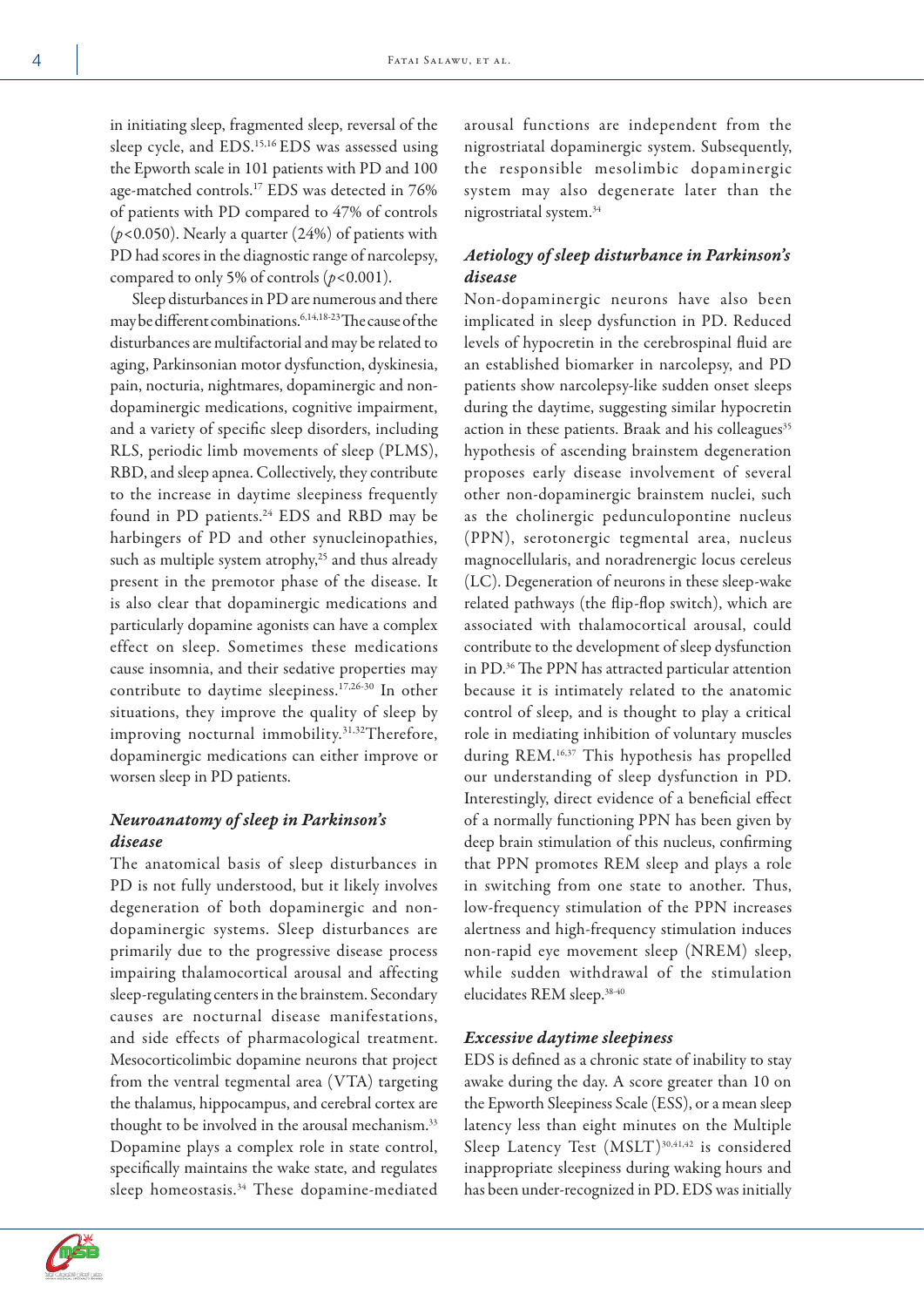considered a side effect of non-ergot dopamine D2- D3 agonists,<sup>43</sup> but it is not restricted to a specific class of dopaminomimetic agents and may have other causes. Because of the many potential problems that can interfere with nocturnal sleep in patients with PD and the tendency of dopaminergic medications to induce sedation, EDS is a common problem.<sup>44,45</sup>

#### *Epidemiology*

One study found no increase in the prevalence of EDS in untreated PD patients compared with an age-matched healthy control group. EDS was more frequent in treated patients, suggesting that either the progression of the disease, the treatment, or a combination of both, may be critical in the development of this symptom.<sup>46</sup> Another study found that progression of the disease, before initiation of dopaminergic treatment, was associated with increased sleepiness.<sup>47</sup> Polysomnographic recordings indicate that the average patient with PD obtains only four to five hours of documented sleep per night instead of the approximately eight hours that are normally required.19,48 In one study, 76% of consecutive PD patients reported EDS, compared with 47% of age-matched controls (*p<*0.050) and 24% had sleep scores in the range of patients with narcolepsy, compared to only 5% of controls (*p<*0.001).17 EDS is common in PD,6,14 however, it is a multifaceted phenomenon not solely related to dopaminergic medication. Next to dopaminergics, disease severity, "wearing-off", and sleep disordered breathing have been shown to influence PD-related EDS.<sup>41</sup>

#### *Putative biological markers*

The notion of PD-related EDS is supported by the fact that magnetic resonance imaging (MRI) brain morphometry demonstrated that in PD patients EDS was related to atrophy of the medial cerebellar peduncle (PD with EDS (mean+SD) 16.08+0.93mm vs. PD without EDS 17.82+0.80mm; *p=*0.010), leading the authors to suggest the involvement of degeneration of the pontomedullary respiratory centers in the development of PD-linked EDS.<sup>49</sup> In one study,14 no significant difference was found in the degeneration of the pontomedullary respiratory centers between PD patients (44.4%) and control patients (31%). The diurnal pattern was similar with a peak in the early afternoon. The authors concluded that no relationship existed between PD and EDS, and that EDS was probably a consequence of aging, as reported previously by Carskadon<sup>50</sup> and Morewitz.<sup>51</sup> EDS was noted in patients with Parkinsonian syndromes in early descriptions<sup>52</sup> and spontaneous dozing during the daytime occurred in nearly half of PD patients in one study.<sup>6</sup> However, EDS has only received increasing attention since the controversially discussed report of "sleep attacks" in PD patients on dopaminergic therapy. These case reports first involved patients taking non-ergoline dopamine agonists $43$  and were subsequently supplemented by case reports for virtually all other dopamine agonists and levodopa.

#### *Clinical presentation*

Patients with EDS have a tendency to fall asleep in unintended situations. Typically, these occur in relatively benign situations that are conducive to falling asleep such as while watching television or reading. However, in extreme situations patients may fall asleep during a meal, while in conversation, and in potentially dangerous situations such as while driving. Previous studies reported sleepiness with varying frequencies (42%<sup>14</sup> and 49%<sup>6</sup>).

## *Diagnostic tools*

To identify sleepiness in an individual patient, it may be necessary to use sleep questionnaires such as the Epworth Sleepiness Scale (ESS),<sup>5</sup> which do not rely on subjective estimates of sleepiness, but rather on a measure of the propensity of the patient to fall asleep. The ESS is a set of eight questions, quick and easy to use for the patient and carer, and does not require technical measurements or the involvement of a sleep laboratory. The ESS has been shown to correlate with more cumbersome, expensive, and time-consuming tests such as the Multiple Sleep Latency Test (MSLT) in patients with sleep apnea.<sup>5</sup> It is the sum of eight items that ask for ratings on the tendency to doze in a variety of situations. The ratings are scaled from zero (no chance of dozing) to three (high chance of dozing) for each item. Higher scores indicate greater sleepiness as indicated by a higher likelihood to fall asleep during daytime activities. The ESS has been translated into different languages throughout the world. A validated Arabic ESS questionnaire was just as good as its English counterpart.<sup>53</sup>

The importance of addressing EDS in PD was highlighted by a report of eight patients who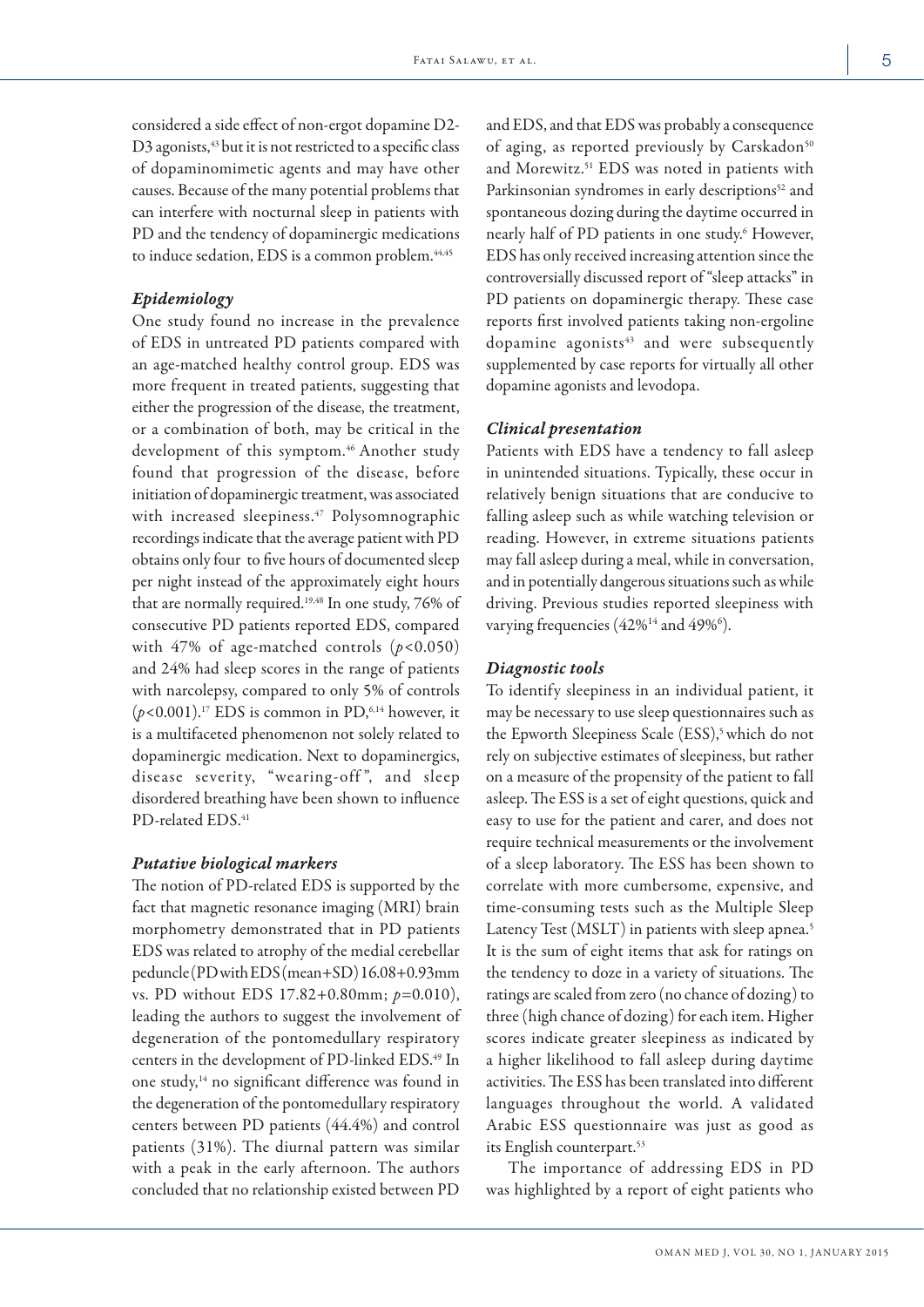suddenly fell asleep while driving a motor vehicle.<sup>43</sup> These episodes were termed "sleep attacks" by the author because they seemed to have occurred without warning, and were attributed to dopamine agonists because they disappeared when the drugs were withdrawn. This report generated intense interest in the nature and frequency of sleep disturbances in PD and a debate as to how these episodes are related to the use of dopamine agonists. It is generally thought that EDS in PD patients results from impaired nocturnal sleep. However, not all studies confirm this concept. The FAST TRACK study evaluated daytime sleepiness using the MSLT. In 27 PD patients, the MSLT scores did not correlate with the quantity and quality of the previous night's sleep or other sleep architecture measures, such as sleep stage percentage, and total sleep time.<sup>54</sup> Similarly, in another study, no correlation was found between MSLT score and total sleep time, sleep efficiency, arousal index, apnea-hypopnea, or periodic leg movement indices.<sup>55</sup> These studies suggest that the quality of nighttime sleep may not be the only factor responsible for daytime sleepiness. Whatever the mechanism, EDS (defined as being sleepy most of the day) is present in a large number of PD patients. Varying estimates have been reported, ranging from 15% to 75%.17,56-63 The most widely used tools are the ESS, MSLT, Scales for Outcomes in PD (SCOPA-SLEEP), Parkinson's Disease Sleep Scale (PDSS), and Polysomnography (PSG). The possibility that dopaminergic medications, and especially dopamine agonists, may aggravate EDS has attracted considerable attention, again driven by the observation by Frucht and colleagues<sup>43</sup> that all patients who fell asleep while driving were receiving high doses of dopamine agonists. PSG studies have similarly demonstrated that total dopaminergic dose, rather than the specific dopaminergic agent, was the best predictor of EDS, as MSLT scores of patients on different dopaminergic therapies were similar to one another.<sup>55</sup> EDS may occur with use of other PD medications, including levodopa and carbidopa. Seventy percent of dysautonomic patients with PD reported sleep attacks compared to 17.8% of nondysautonomic patients with PD.29

## *Sleep attacks (unintended sleep episodes)*

A sleep attack is described as "an event of overwhelming sleepiness that occurs without warning or with a prodrome that is sufficiently short

or overpowered to prevent the patient from taking appropriate protective measure".<sup>43</sup> Others have suggested that sleep attacks in PD patients are more likely to represent an extreme form of EDS due to the combination of a sleep disturbance and the sedative effects of dopaminergic medication.<sup>28</sup> Sleep attacks in which patients fall asleep without an antecedent warning of sleepiness are not known to occur either physiologically or in association with pathologic conditions.5 For this reason, the concept of a sleep attack has been abandoned even in narcolepsy.64 It was proposed that sleep attacks represent an extreme form of sedation in patients who were sleep deprived and on sedative medications, and would be better termed unintended sleep episodes (USE). The term sleep attack re-emerged in 1999 when Frucht et al,<sup>43</sup> described sudden episodes of falling asleep that caused driving accidents. Some experts have suggested that the term USE is a more appropriate description of these events, arguing that the word "attack" fails to recognize the background of sedation that may precede the onset of sleep.28,65 Patients experiencing sleep attacks may fall asleep because they are continuously sleepy, and fall asleep in situations where resistance to sleep is decreased.<sup>66</sup> The concept of a sleep attack implies that the events are inevitable and occur without any warning whatsoever. The notion of USE implies that atrisk individuals can be identified and the episodes prevented by instituting appropriate treatment measures. Prodromes of sleepiness include yawning, blinking, or tearing.

## *Prevalence and risk factors*

A prospective survey of 236 patients with PD found that  $72$  (30.5%) reported sudden sleep episodes.<sup>29</sup> Another study, which used structured telephone interviews in 2,952 patients with PD, found that 177 patients  $(6%)$  had sleep attacks.<sup>67</sup> Ninetyone patients had at least one sleep attack without a warning sign, while 86 patients always had a warning sign prior to a sleep attack. Although sleep attacks were initially described in patients receiving pramipexole and ropinirole, it is clear that sedative effects and USE can be seen with any dopaminergic agents, including levodopa,<sup>68-71</sup> and that these effects are dose related, occurring with greater frequency in patients taking relatively high doses. Thus, somnolence is more likely to occur in patients taking higher doses of dopaminergic medications

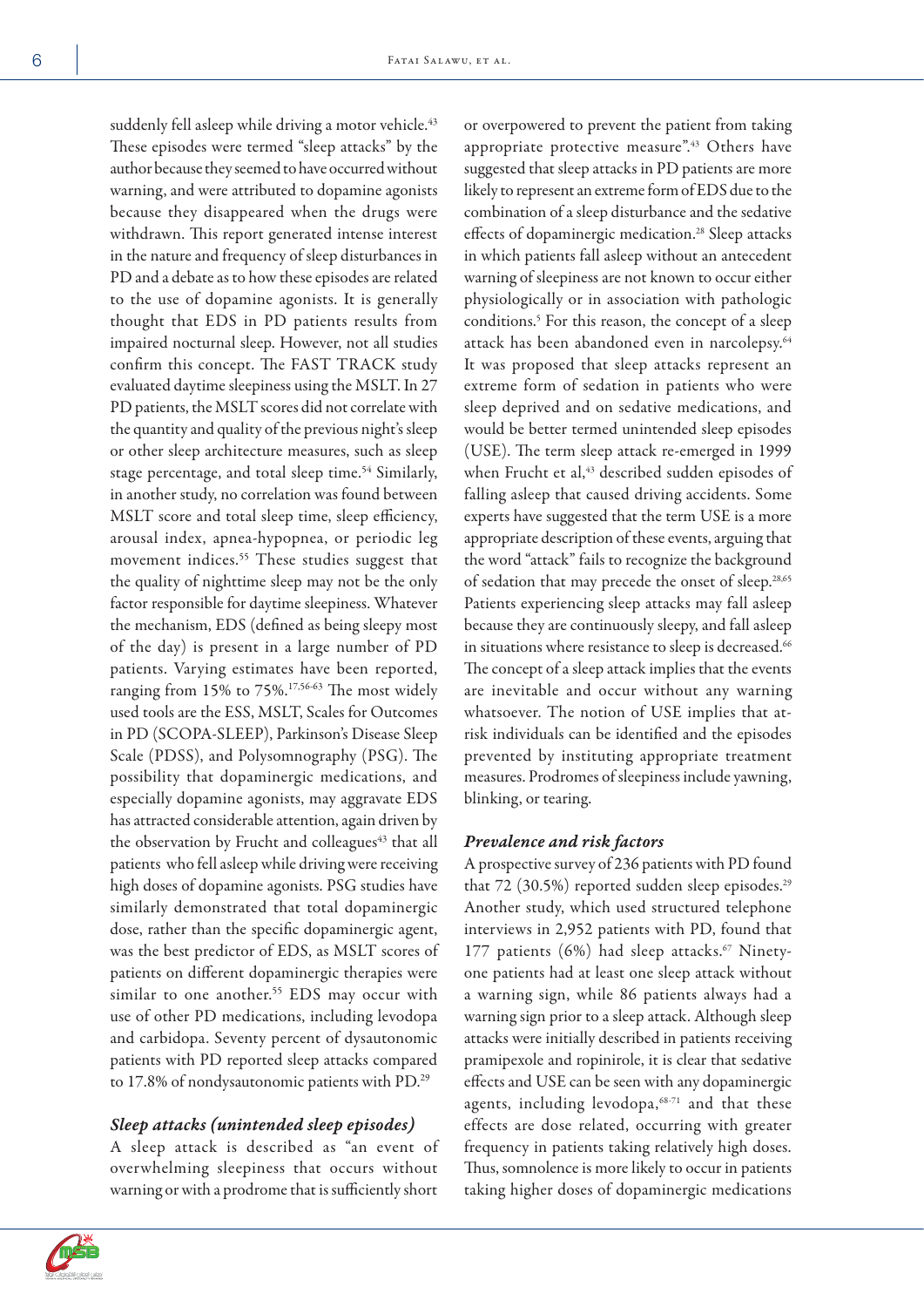and is greatest when a given dose reaches its maximal concentration. The package insert for pramipexole in the US recommends that patients must be informed that they should not drive a vehicle or engage in potentially dangerous activities until they have enough experience to determine whether pramipexole adversely affects their mental performance.72 Sleep experts have criticized the term sleep attacks saying it is inappropriate as sleepiness is not adequately perceived, specifically in chronically sleepy patients, and electrophysiological signs of sleepiness precede sleep onset even in patients who are not aware of it.73,74 This was confirmed when 47 somnolent PD patients underwent MSLT, and after each nap they were asked whether they had slept or dozed. Thirty-eight percent of the PD patients did not perceive at least one PSG-confirmed nap. These patients also showed a lower score on the subjective ESS. However, sleep-state misperception was no more frequent than in control subjects who had other hypersomnias or sleep apnoea.<sup>75</sup> These findings demonstrate that sleep misperception is a factum in PD patients as it is in individuals with chronic sleepiness due to other conditions.73

#### *Management approaches*

Recent years have seen several disappointments in neuroprotective therapy and it remains an important challenge to understand why very promising drugs have failed in human trials. Overall, sleep problems in PD remain a major therapeutic challenge.

Management of PD is complex, has to target underlying mechanisms, and comprises of nonpharmacological and pharmacological approaches. The first step is to identify at-risk patients.<sup>76</sup> To accomplish this, the physician or ancillary personnel must inquire about EDS from both the patient and carer, who might provide a more objective assessment of the patient's sleep habits as patients may not recognize that they are sleepy having become tolerant to the sensation of chronic tiredness. Therefore, management options for EDS and unintended sleep episodes include ensuring correct diagnosis by ruling out syncope, seizures, and cardiac disorder.

Non-pharmacological approaches can be the mainstay of treatment for mild to moderate EDS. As described, the use of a validated sleepiness scale, such as the ESS, provides a quick and reliable assessment of sleepiness based on the propensity of the patient

to fall asleep in unintended situations, and does not rely on the patient's subjective awareness of whether or not they are sleepy. ESS scores greater than 10 are considered to be in the sleepy range, and such patients are at higher risk for experiencing unintended episodes of falling asleep.76 Further management options include introducing proper sleep hygiene, eliminating unnecessary sedative medications, using the lowest dose of dopaminergic medication that provides satisfactory clinical control, identifying and treating sleep disorders, and counselling patients on risks of daytime sleepiness and sudden sleep episodes.75 Patients with EDS should not drive a motor vehicle until this problem has been corrected. Indeed, European agencies have suggested that patients with PD taking dopamine agonists should not drive at all, although some experts believe that this recommendation is too harsh and that patients may safely drive, subject to specific treatment guidelines. PSG is the "gold standard" method used to evaluate sleep disorders and provides detailed information about actual sleep status. It can detect the co-occurrence of sleep apnea, restless leg syndrome-periodic leg movement in sleep (RLS-PLMS), and RBD. MSLT is helpful to quantify the severity of EDS. Good sleep hygiene is the cornerstone of effective management of any sleep disorder.

The management of Parkinsonian motor symptoms can be improved with the use of dopaminergic agents. If alterations in dopaminergic medications fail to help EDS, one can consider adding a wakefulness promoting agent like modafinil. Usually, mechanisms are multiple and treatment multimodal. Modafinil is a nonamphetamine drug well-established as a first-line, symptomatic treatment for EDS associated with narcolepsy and, more recently, is proving to be a useful agent in other medical conditions where EDS is a symptom. Whilst its mode of action is yet to be explained, modafinil appears to exert its effects specifically on the hypothalamus sleep-wake system, increasing wake promoting neuronal activity in the tuberomammillary nucleus (TMN) and decreasing sleep-promoting neuronal activity in the ventrolateral preoptic area (VLPO), thus inducing "calm wakefulness".77 Early open-label reports were promising,78,79 but double-blind controlled studies showed only modest<sup>80,81</sup> or no benefit.<sup>82</sup> In the clinic, the drug may be useful in treating EDS in individual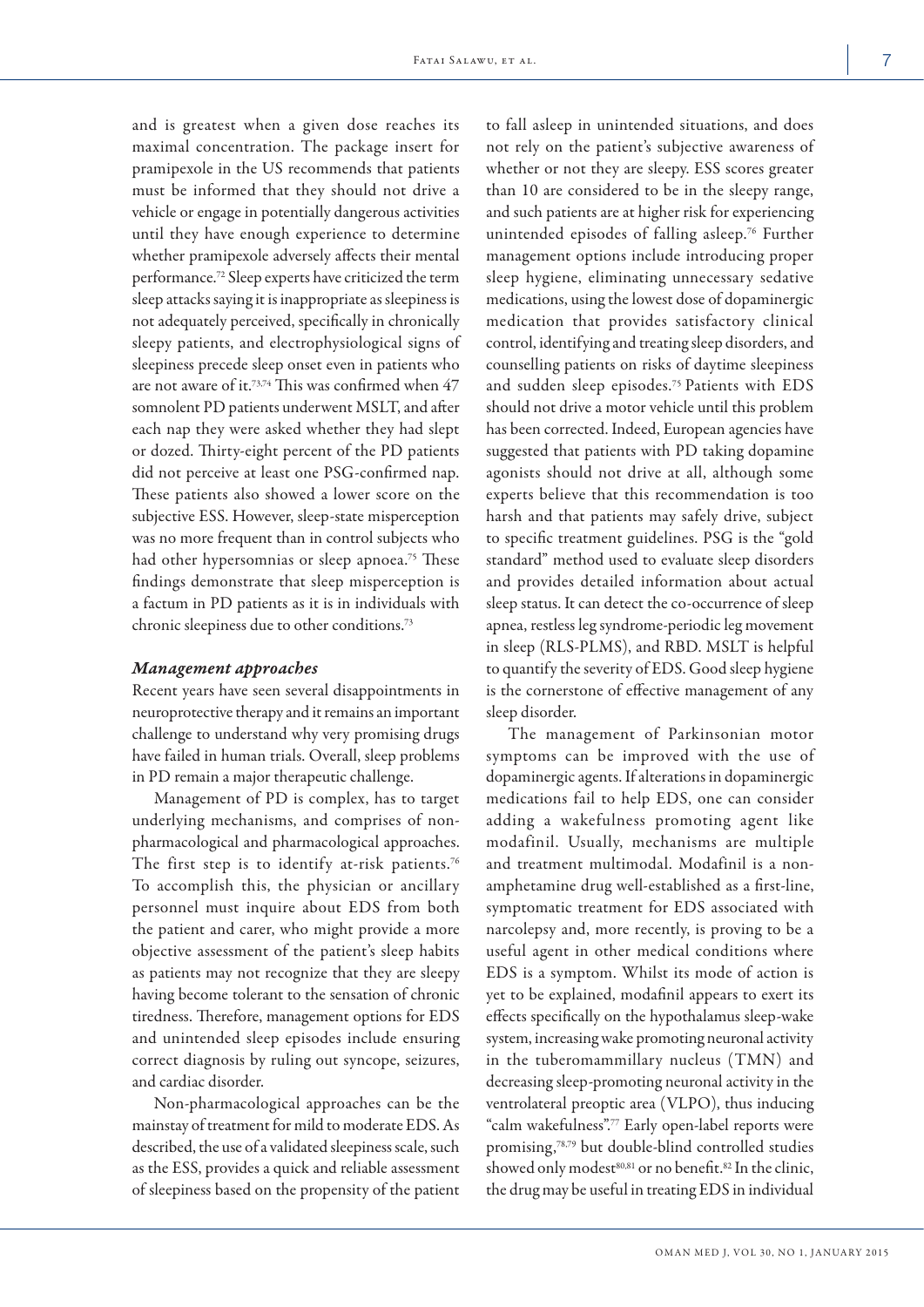patients with PD. It should be started at a dose of 100mg and increased to 200–400mg per day as necessary. Side effects include insomnia, head pains, and depression. Depression should be evaluated and treated accordingly. Sometimes reassurance with or without supplementary psychotherapy is sufficient, but most often antidepressant medications are needed.

Further areas of research are now also focusing on adenosine A2A receptor antagonistsodium oxybate and caffeine to promote wakefulness. In the pursuit of improved treatments for PD, the adenosine A2A receptor was used as an attractive non-dopaminergic target.83 This was based on compelling behavioral pharmacology and selective basal ganglia expression of this G-protein-coupled receptor. Its antagonists crossed the threshold of clinical development as adjunctive symptomatic treatment for relatively advanced PD. Adenosine derived from the degradation of adenosine triphosphate (ATP) or adenosine monophosphate (AMP) function as a signaling molecule in the nervous system through the occupation of A1, A2, and A3 adenosine.<sup>84</sup> Adenosine A2A receptors have a selective localization to the basal ganglia and specifically to the indirect output pathway, and as a consequence offer a unique opportunity to modulate the output from the striatum that is believed to be critical to the occurrence of motor components of PD. Several studies conducted worldwide report an inverse association between caffeine/coffee consumption and the risk of developing PD.85 The association is strong and consistent in men, but uncertain in women possibly because of an interaction with hormone replacement therapy.<sup>86</sup> Palacios et al,<sup>86</sup> found that consumption of decaffeinated coffee was not associated with PD risk.

## **CONCLUSION**

Improving patients' QoL is a key factor to consider when reviewing PD treatment plans since more than a half of PD patients report problems with sleep disturbances more than the motor symptoms of the disease, and EDS and unintended sleepiness has a large impact on the QoL of PD patients as well as their carers. There is no doubt that non-motor aspects of PD are of unquestionable relevance. As of today; however, options for their management are very limited. Prompt diagnosis should become

standard in clinical practice, and management a research priority. Advice on good sleep hygiene is instrumental, as pharmacological approaches have yet to provide consistent and reliable results without significant adverse effects. The efficacy of pharmacological treatment of EDS in PD using wakefulness-promoting drugs, such as modafinil, remains controversial. Sleep attacks have been reported in patients taking dopamine agonists for conditions other than PD.87

#### *Disclosure*

The authors declared no conflict of interest. No funding was received for this work.

#### references

- 1. Parkinson J. An Essay on the Shaking Palsy. London: Whittingham and Rowland for Sherwood. Neely and Jones, 1817.
- 2. Hughes AJ, Daniel SE, Kilford L, Lees AJ. Accuracy of clinical diagnosis of idiopathic Parkinson's disease: a clinico-pathological study of 100 cases. J Neurol Neurosurg Psychiatry 1992 Mar;55(3):181-184.
- 3. Trenkwalder C. Sleep dysfunction in Parkinson's disease. Clin Neurosci 1998;5(2):107-114.
- 4. Pal PK, Calne S, Samii A, Fleming J A E. A review of normal sleep and its disturbances in Parkinson's disease. Parkinsonism Relat Disord 1999 Apr;5(1-2):1-17.
- 5. Johns MW. A new method for measuring daytime sleepiness: the Epworth sleepiness scale. Sleep 1991 Dec;14(6):540-545.
- 6. Factor SA, McAlarney T, Sanchez-Ramos JR, Weiner WJ. Sleep disorders and sleep effect in Parkinson's disease. Mov Disord 1990;5(4):280-285.
- 7. Adler CH, Thorpy MJ. Sleep issues in Parkinson's disease. Neurology 2005 Jun;64(12)(Suppl 3):S12-S20.
- 8. Dinges DF. The influence of the Human Circadian Timekeeping System on Sleep.in Principles and Practice of Sleep Medicine. Kryger MH, Roth T, Dement WC, Eds. 552-558, Philadelphia, WB Saunders, 1989.
- 9. Freedom T. Sleep and Parkinson's disease. Dis Mon 2007 May;53(5):275-290.
- 10. van Hilten B, Hoff JI, Middelkoop HA, van der Velde EA, Kerkhof GA, Wauquier A, et al. Sleep disruption in Parkinson's disease. Assessment by continuous activity monitoring. Arch Neurol 1994 Sep;51(9):922-928.
- 11. Oerlemans WG, de Weerd AW. The prevalence of sleep disorders in patients with Parkinson's disease. A selfreported, community-based survey. Sleep Med 2002 Mar;3(2):147-149.
- 12. Porter B, Macfarlane R, Walker R. The frequency and nature of sleep disorders in a community-based population of patients with Parkinson's disease. Eur J Neurol 2008 Jan;15(1):50-54.
- 13. Smith MC, Ellgring H, Oertel WH. Sleep disturbances in Parkinson's disease patients and spouses. J Am Geriatr Soc 1997 Feb;45(2):194-199.
- 14. van Hilten JJ, Weggeman M, van der Velde EA, Kerkhof GA, van Dijk JG, Roos R A C. Sleep, excessive daytime sleepiness and fatigue in Parkinson's disease. J Neural Transm Park Dis Dement Sect 1993;5(3):235-244.
- 15. Comella CL. Sleep disturbances and excessive daytime sleepiness in Parkinson disease: an overview. J Neural

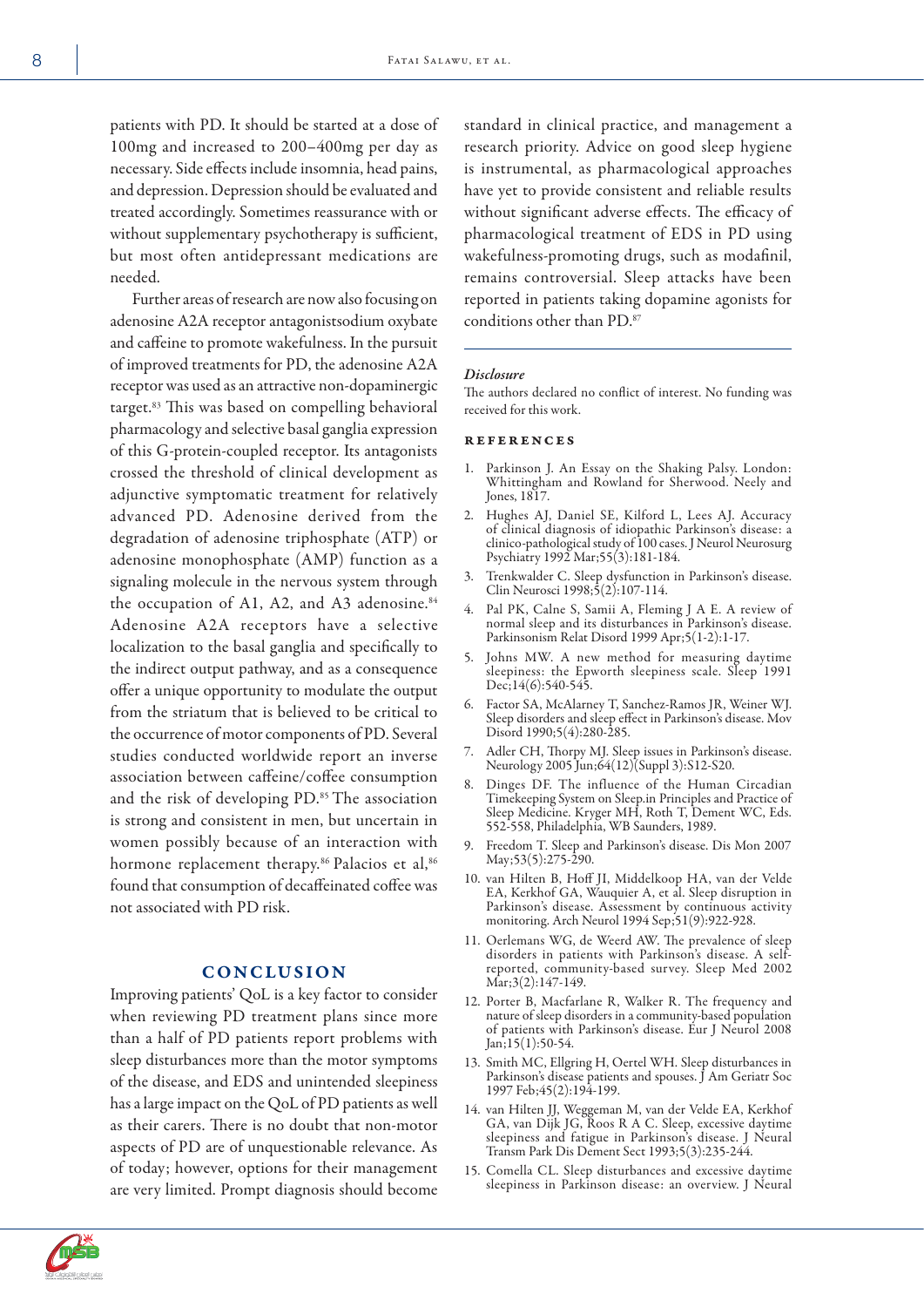Transm Suppl 2006;70(70):349-355.

- 16. Rye DR, Bliwise DB. Movement Disorders Specific to Sleep and the Nocturnal Manifestations of Waking Movement Disorders. In: Watts RL, Koller WC, eds. Movement Disorders: neurologic Principles and Practice. New York: McGraw Hill Inc; 1997, 687-714.
- 17. Brodsky MA, Godbold J, Roth T, Olanow CW. Sleepiness in Parkinson's disease: a controlled study. Mov Disord 2003 Jun;18(6):668-672.
- 18. Nausieda PA, Weiner WJ, Kaplan LR, Weber S, Klawans HL. Sleep disruption in the course of chronic levodopa therapy: an early feature of the levodopa psychosis. Clin Neuropharmacol 1982;5(2):183-194.
- 19. Aldrich MS. Parkinsonism. In, Kryger MH, Roth T, Dement WC, Eds. Principles and Pracitice of Sleep Medicine. Philadelphia, PA: WB Saunders Company, 1994, 783-789.
- 20. Dowling GA. Sleep in older women with Parkinson's disease. J Neurosci Nurs 1995 Dec;27(6):355-357, 360- 362.
- 21. Lees AJ, Blackburn NA, Campbell VL. The nighttime problems of Parkinson's disease. Clin Neuropharmacol 1988 Dec;11(6):512-519.
- 22. Menza MA, Rosen RC. Sleep in Parkinson's disease. The role of depression and anxiety. Psychosomatics 1995 May- $Jun; 36(3): 262-266.$
- 23. Neusieda PA. Sleep disorders. In, Koller WC, Eds. Handbook of Parkinson's disease. New York: Marcel Dekker, 1987. 371.
- 24. Tandberg E, Larsen JP, Karlsen K. Excessive daytime sleepiness and sleep benefit in Parkinson's disease: a community-based study. Mov Disord 1999 Nov;14(6):922- 927.
- 25. Postuma RB, Gagnon JF, Vendette M, Fantini ML, Massicotte-Marquez J, Montplaisir J. Quantifying the risk of neurodegenerative disease in idiopathic REM sleep behavior disorder. Neurology 2009 Apr;72(15):1296-1300.
- 26. Olanow CW, Fahn S, Muenter M, Klawans H, Hurtig H, Stern M, et al. A multicenter double-blind placebocontrolled trial of pergolide as an adjunct to Sinemet in Parkinson's disease. Mov Disord 1994 Jan;9(1):40-47.
- 27. Parkinson Study Group. Safety and efficacy of Pramipexole in early Parkinson's disease: a randomized dose-ranging study. JAMA 1997 July;278(2):125-130.
- 28. Olanow CW, Schapira AH, Roth T. Waking up to sleep episodes in Parkinson's disease. Mov Disord 2000 Mar;15(2):212-215.
- 29. Montastruc JL, Brefel-Courbon C, Senard JM, Bagheri H, Ferreira J, Rascol O, et al. Sleep attacks and antiparkinsonian drugs: a pilot prospective pharmacoepidemiologic study. Clin Neuropharmacol 2001 May-Jun;24(3):181-183.
- 30. Ondo WG, Dat Vuong K, Khan H, Atassi F, Kwak C, Jankovic J. Daytime sleepiness and other sleep disorders in Parkinson's disease. Neurology 2001 Oct;57(8):1392-1396.
- 31. Reuter I, Ellis CM, Ray Chaudhuri K. Nocturnal subcutaneous apomorphine infusion in Parkinson's disease and restless legs syndrome. Acta Neurol Scand 1999 Sep;100(3):163-167.
- 32. Askenasy JJ, Yahr MD. Reversal of sleep disturbance in Parkinson's disease by antiparkinsonian therapy: a preliminary study. Neurology 1985 Apr;35(4):527-532.
- 33. De Keyser J, Ebinger G, Vauquelin G. Evidence for a widespread dopaminergic innervation of the human cerebral neocortex. Neurosci Lett 1989 Oct;104(3):281- 285.
- 34. Trotti LM, Rye DB. Neurobiology of sleep: the role of dopamine in Parkinson's disease. In Nonmotor symptoms in Parkinson's disease, Chaudruri KR, Tolosa E, Schapira A, Poewe W, Eds., 165-76, Oxford University Press, 2009.
- 35. Braak H, Del Tredici K, Rüb U, de Vos RA, Jansen

Steur EN, Braak E. Staging of brain pathology related to sporadic Parkinson's disease. Neurobiol Aging 2003 Mar- $\text{Åpr};24(2):197-211.$ 

- 36. Saper CB, Chou TC, Scammell TE. The sleep switch: hypothalamic control of sleep and wakefulness. Trends Neurosci 2001 Dec;24(12):726-731.
- 37. Zweig RM, Jankel WR, Hedreen JC, Mayeux R, Price DL. The pedunculopontine nucleus in Parkinson's disease. Ann Neurol 1989 Jul;26(1):41-46.
- Arnulf I, Ferraye M, Fraix V, Benabid AL, Chabardès S, Goetz L, et al. Sleep induced by stimulation in the human pedunculopontine nucleus area. Ann Neurol 2010 Apr; $67(4)$ :546-549.
- 39. Alessandro S, Ceravolo R, Brusa L, Pierantozzi M, Costa A, Galati S, et al. Non-motor functions in parkinsonian patients implanted in the pedunculopontine nucleus: focus on sleep and cognitive domains. J Neurol Sci 2010 Feb;289(1-2):44-48.
- 40. Amara AW, Watts RL, Walker HC. The effects of deep brain stimulation on sleep in Parkinson's disease. Ther Adv Neurol Disord 2011 Jan;4(1):15-24.
- 41. Poryazova R, Benninger D, Waldvogel D, Bassetti CL. Excessive daytime sleepiness in Parkinson's disease: characteristics and determinants. Eur Neurol 2010;63(3):129-135.
- 42. Shpirer I, Miniovitz A, Klein C, Goldstein R, Prokhorov T, Theitler J, et al. Excessive daytime sleepiness in patients with Parkinson's disease: a polysomnography study. Mov Disord 2006 Sep;21(9):1432-1438.
- 43. Frucht S, Rogers JD, Greene PE, Gordon MF, Fahn S. Falling asleep at the wheel: motor vehicle mishaps in persons taking pramipexole and ropinirole. Neurology 1999 Jun;52(9):1908-1910.
- 44. Arnulf I. Excessive daytime sleepiness in parkinsonism. Sleep Med Rev 2005 Jun;9(3):185-200.
- 45. Kales A, Ansel RD, Markham CH, Scharf MB, Tan TL. Sleep in patients with Parkinson's disease and normal subjects prior to and following levodopa administration. Clin Pharmacol Ther 1971 Mar-Apr;12(2):397-406.
- 46. Fabbrini G, Barbanti P, Aurilia C, Vanacore N, Pauletti C, Meco G. Excessive daytime sleepiness in de novo and treated Parkinson's disease. Mov Disord 2002 Sep;17(5):1026-1030.
- 47. Carter J, Carroll VS, Lannon MC, Vetere-Overfield B, Baker R. Sleep disruption in untreated Parkinson's disease. Neurology 1990;40(supplement 1):220.
- 48. Sharf B, Moskovitz C, Lupton MD, Klawans HL. Dream phenomena induced by chronic levodopa therapy. J Neural Transm 1978;43(2):143-151.
- 49. Gama RL, Távora DG, Bomfim RC, Silva CE, de Bruin VM, de Bruin PF. Sleep disturbances and brain MRI morphometry in Parkinson's disease, multiple system atrophy and progressive supranuclear palsy - a comparative study. Parkinsonism Relat Disord 2010 May;16(4):275-279.
- 50. Carskadon MA. Sleep and alertness. New York, Raven Press, 1989; 53-69.
- 51. Morewitz JH. Evaluation of excessive daytime sleepiness in the elderly. J Am Geriatr Soc 1988 Apr;36(4):324-330.
- 52. Wein A, Golubev V, Yakhno N. Polygraphic analysis of sleep and wakefulness in patients with Parkinson's syndrome. Waking Sleeping 1979 Jan;3(1):31-40.
- 53. Al-Abri M, Al-Hamhami A, Al-Nabhani H, Al-Zakwani I. Validation of the arabic version of the epworth sleepiness scale in oman. Oman Med J 2013 Nov;28(6):454-456.
- 54. Rye DB, Bliwise DL, Dihenia B, Gurecki P. FAST TRACK: daytime sleepiness in Parkinson's disease. J Sleep Res 2000 Mar;9(1):63-69.
- 55. Arnulf I, Konofal E, Merino-Andreu M, Houeto JL, Mesnage V, Welter ML, et al. Parkinson's disease and sleepiness: an integral part of PD. Neurology 2002 Apr;58(7):1019-1024.